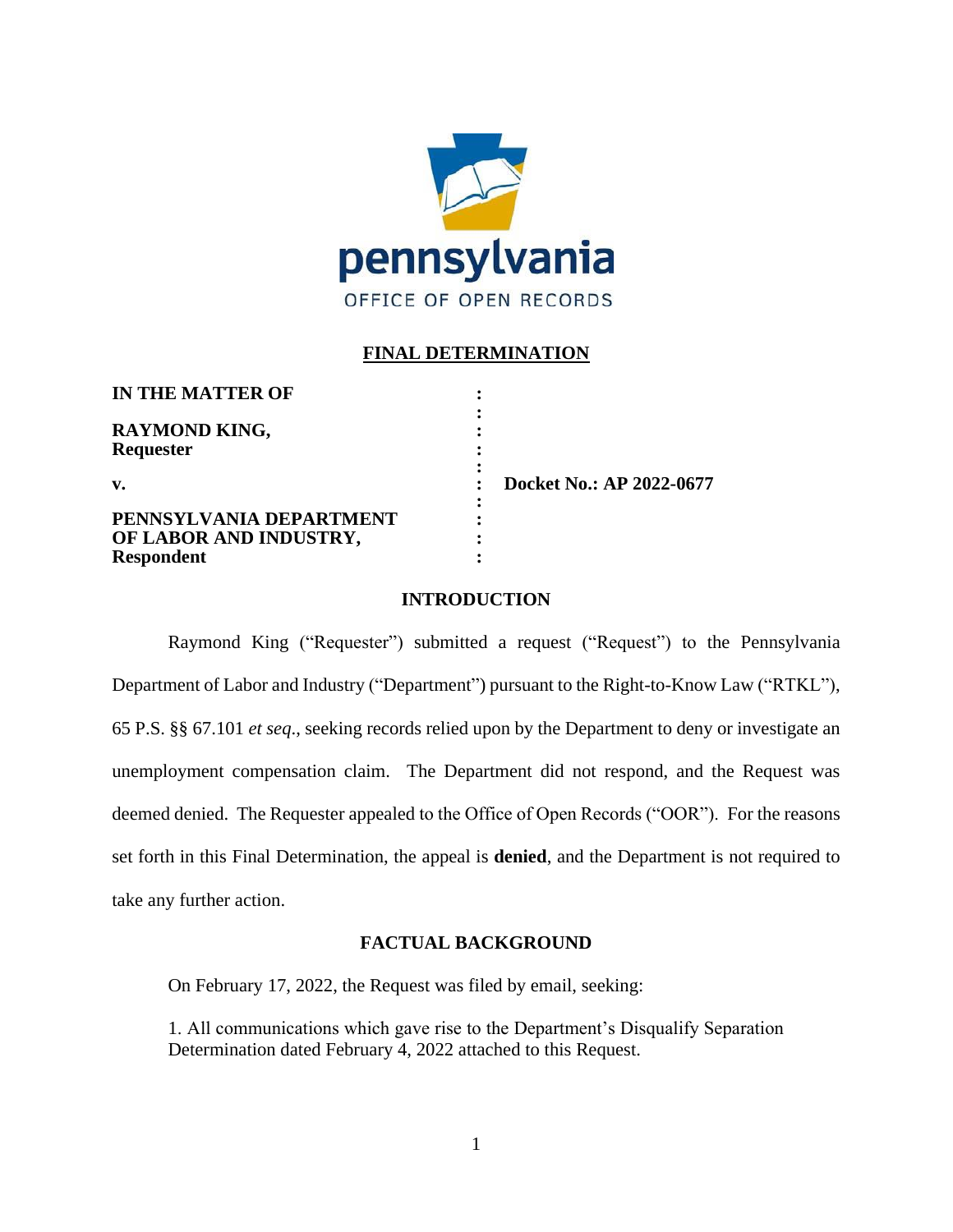2. All communications which gave rise to the Department's Notice of Determination Non-Fault Overpayment dated February 9, 2022 attached to this Request.

3. All complaints, challenges, and/or appeals submitted to the Department which initiated the Department's review or investigation of [the Requester's] unemployment compensation claim, including those originating from Carr & Duff.

The Department did not respond, and on February 25, 2022, the Request was deemed denied. 65 P.S. § 67.901. On March 17, 2022, the Requester appealed to the OOR, stating grounds for disclosure. The OOR invited the parties to supplement the record and directed the Department to notify third parties of their ability to participate in the appeal. *See* 65 P.S. § 67.1101(c).

On March 28, 2022, the Requester submitted a position statement, arguing that the records are not subject to any exemption and are not exempt unemployment records because they are records of the Requester's unemployment determinations.

On April 13, 2022, in response to an inquiry by the OOR, the Department submitted a position statement arguing that the appeal is premature because it had not received the Request or, in the alternative, that the records are confidential pursuant to the Pennsylvania Unemployment Compensation Law, 34 Pa. Code § 61.25(a)(2)(i) ("UCL"), as well as the social services exemption of the RTKL. 65 P.S. § 67.708(b)(28). In support of this argument, the Department submitted the verifications of Wendy Willard ("Ms. Willard"), the Department's Open Records Officer, who attests that the Department has no record of having received the Request, and of David Fuhrman ("Mr. Fuhrman"), the Department's Disclosure Officer, who attests that all responsive records relate to unemployment matters and are exempt.

On April 15, 2022, the Requester submitted a reply, arguing that the Request had been sent to the proper account, that the Department's verifications otherwise were conclusory, and that the UCL did not apply because these are the Requester's own records.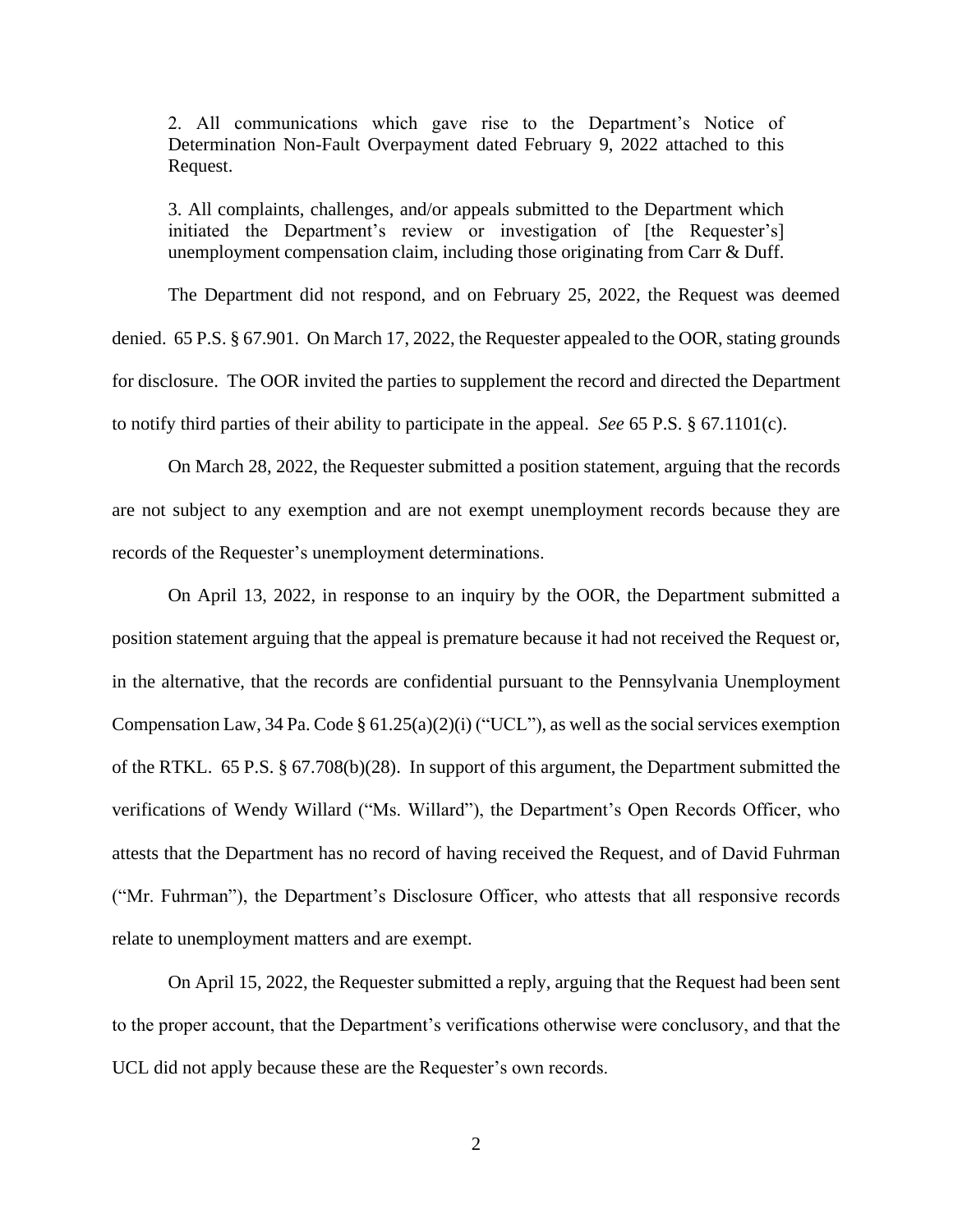#### **LEGAL ANALYSIS**

"The objective of the Right to Know Law ... is to empower citizens by affording them access to information concerning the activities of their government." *SWB Yankees L.L.C. v. Wintermantel*, 45 A.3d 1029, 1041 (Pa. 2012). Further, this important open-government law is "designed to promote access to official government information in order to prohibit secrets, scrutinize the actions of public officials and make public officials accountable for their actions." *Bowling v. Office of Open Records*, 990 A.2d 813, 824 (Pa. Commw. Ct. 2010), *aff'd* 75 A.3d 453 (Pa. 2013).

The OOR is authorized to hear appeals for all Commonwealth and local agencies. *See* 65 P.S. § 67.503(a). An appeals officer is required "to review all information filed relating to the request" and may consider testimony, evidence and documents that are reasonably probative and relevant to the matter at issue. 65 P.S.  $\S$  67.1102(a)(2). An appeals officer may conduct a hearing to resolve an appeal. The decision to hold a hearing is discretionary and non-appealable. *Id*. Here, neither party requested a hearing.

The Department is a Commonwealth agency subject to the RTKL that is required to disclose public records. 65 P.S. § 67.301. Records in the possession of a Commonwealth agency are presumed to be public, unless exempt under the RTKL or other law or protected by a privilege, judicial order or decree. *See* 65 P.S. § 67.305. Upon receipt of a request, an agency is required to assess whether a record requested is within its possession, custody or control and to respond within five business days. 65 P.S. § 67.901. An agency bears the burden of proving the applicability of any cited exemption(s). *See* 65 P.S. § 67.708(b).

Section 708 of the RTKL places the burden of proof on the public body to demonstrate that a record is exempt. In pertinent part, Section 708(a) states: "(1) The burden of proving that a

3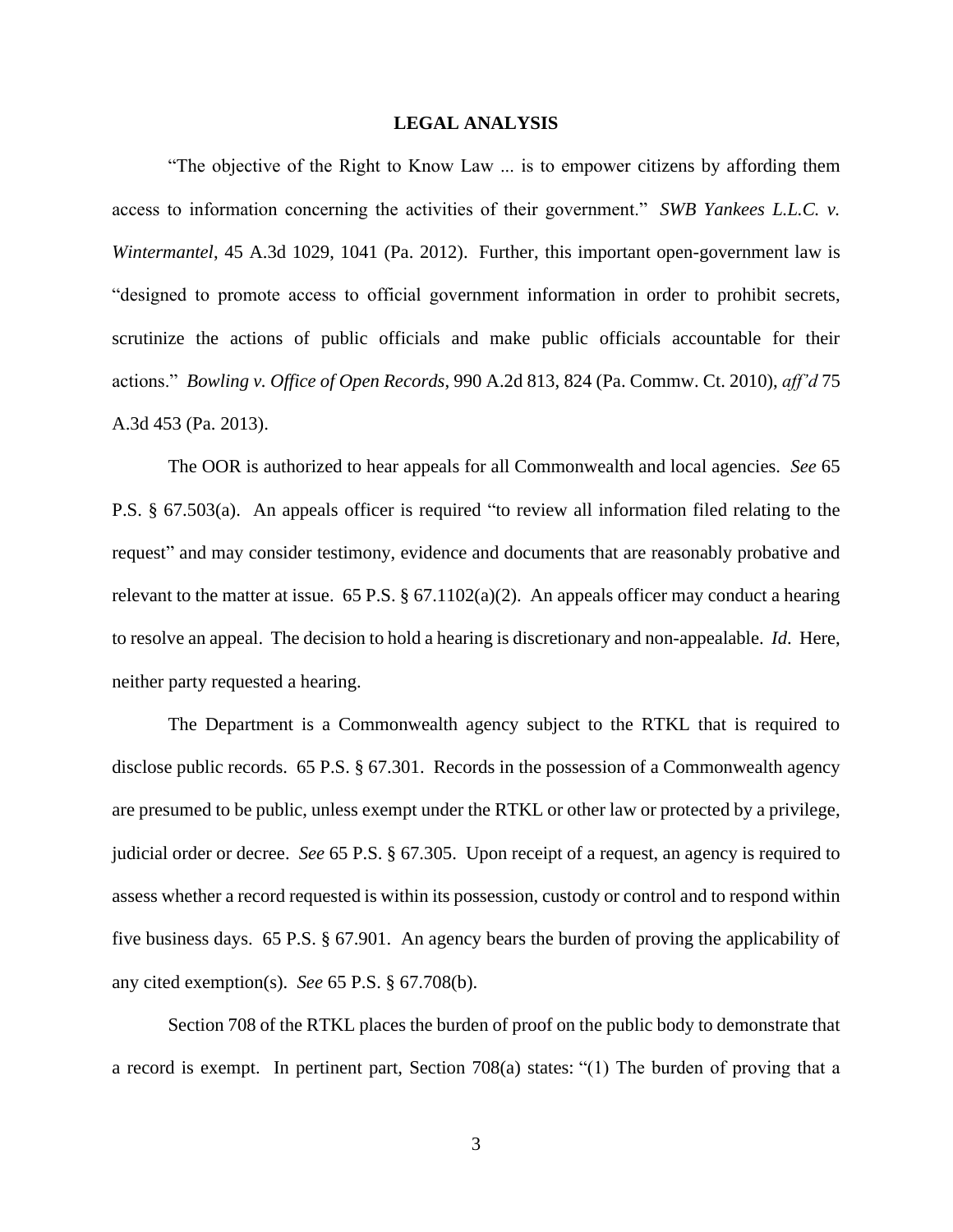record of a Commonwealth agency or local agency is exempt from public access shall be on the Commonwealth agency or local agency receiving a request by a preponderance of the evidence." 65 P.S. § 67.708(a). Preponderance of the evidence has been defined as "such proof as leads the fact-finder … to find that the existence of a contested fact is more probable than its nonexistence." *Pa. State Troopers Ass'n v. Scolforo*, 18 A.3d 435, 439 (Pa. Commw. Ct. 2011) (quoting *Pa. Dep't of Transp. v. Agric. Lands Condemnation Approval Bd.*, 5 A.3d 821, 827 (Pa. Commw. Ct. 2010)).

## **1. The Department has failed to demonstrate that it did not receive the Request**

On appeal, the Department argues that it did not receive the Request, and therefore the instant appeal is premature. In support of this argument, the Department submitted the verification of Ms. Willard, who attests that:

2. As the AORO, I am familiar with the operations and records of the Agency Open Records Office (Office) of the Department.

3. The Office follows established procedures when processing RTKL requests. The procedures followed by this Office are as follows:

a. The Office receives a RTKL request, typically by email to the RTKL resource account at RA-LI-RightToKnow@pa.gov or by fax, regular mail, or delivery in person to the Office in room 101 of the Department.

b. Upon receipt, the request is date stamped with the date it was received and assigned a tracking number. It is logged into the RTKL Request Log maintained by the Office. The request is also signed and dated by Office staff and the date [the] Department's response to the Requester is due is noted on the request.

c. The request is then scanned into the computer and emailed to the Bureau(s) that will likely have the records requested. This email provides the Bureaus with the deadline for response.

d. Upon receipt of either the records or the Bureau's determination that there are no [responsive] records or that the records are exempt from disclosure, this Office prepares a response.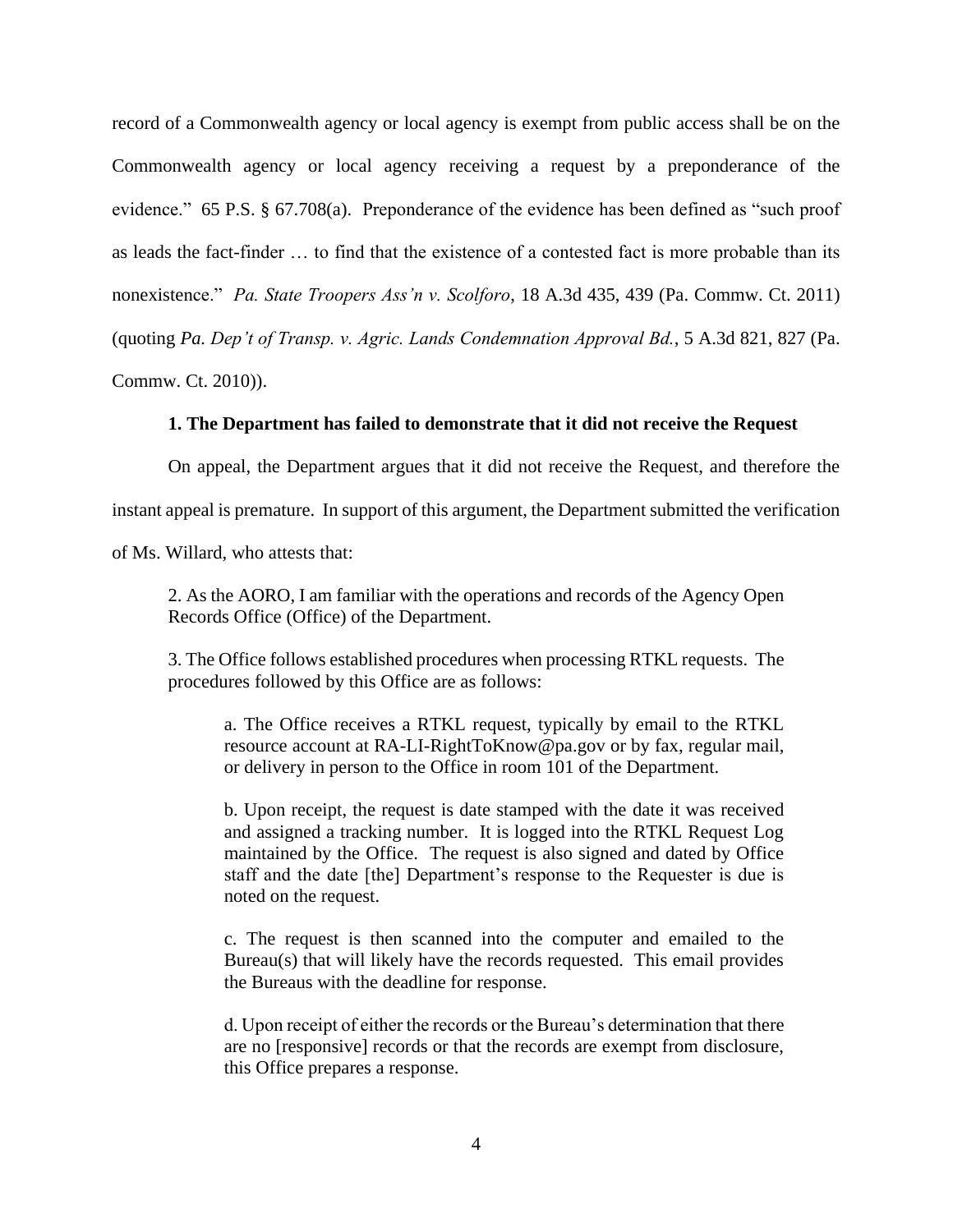e. The Response is sent to the requester via email or regular mail.

4. I have reviewed the records of the [RTKL] Office and determined that the Request at issue in this appeal was never received by this Office.

Under the RTKL, a statement made under the penalty of perjury is competent evidence to sustain an agency's burden of proof. *See Sherry v. Radnor Twp. Sch. Dist.*, 20 A.3d 515, 520-21 (Pa. Commw. Ct. 2011); *Moore v. Office of Open Records*, 992 A.2d 907, 909 (Pa. Commw. Ct. 2010). In the absence of any competent evidence that the Department acted in bad faith, "the averments in [the attestation] should be accepted as true." *McGowan v. Pa. Dep't of Envtl. Prot.*, 103 A.3d 374, 382-83 (Pa. Commw. Ct. 2014) (*citing Office of the Governor v. Scolforo*, 65 A.3d 1095, 1103 (Pa. Commw. Ct. 2013)). However, conclusory statements are not sufficient for an agency to meet its burden of proof. *See Office of the District Attorney of Phila. v. Bagwell*, 155 A.3d 1119, 1130 ("Relevant and credible testimonial affidavits may provide sufficient evidence in support of a claimed exemption; however, conclusory affidavits, standing alone, will not satisfy the burden of proof an agency must sustain to show that a requester may be denied access to records under the RTKL") (citations omitted).

Here, the Requester submitted a copy of the Request and the transmittal email, demonstrating that it was sent on February 17, 2022 at 1:30 PM to the ra-li-righttoknow@pa.gov address. This is sufficient to presume that the Department received the email, which the Department seeks to rebut with Ms. Willard's verification. However, the verification only lists the usual chain of events which occur when a RTKL request is received, along with a one-sentence statement that the affiant "reviewed the records of the [RTKL Office] and determined that the Request at issue in this appeal was never received by this Office." The Department does not provide a description of the search it undertook to locate the Request, nor does it address whether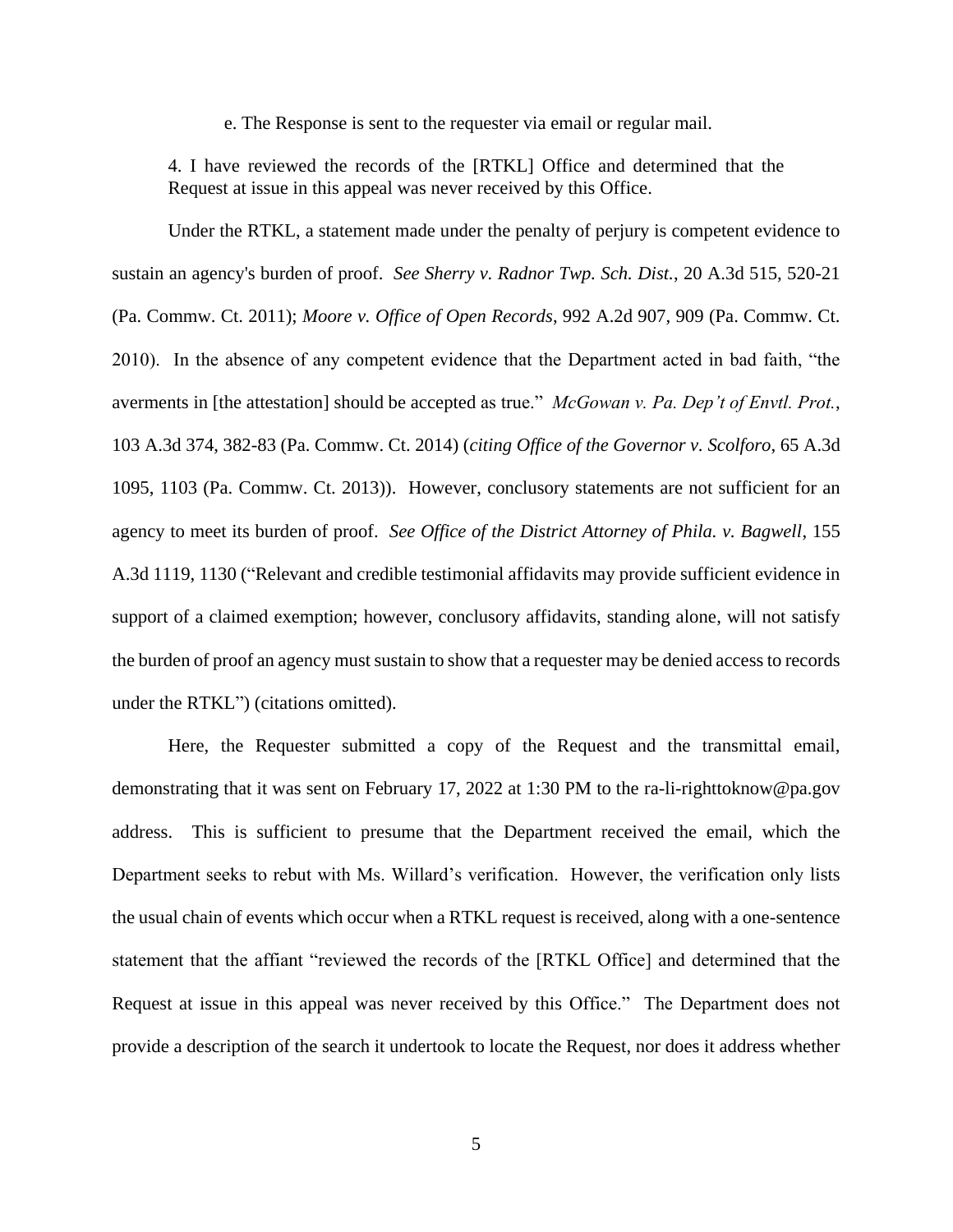the Request could have been received at the correct account and otherwise misplaced.<sup>1</sup> Therefore, the Department's evidence only demonstrates that the Department did not properly process the Request, which was addressed to the proper account and identified as a RTKL Request, and is insufficient for the OOR to find that the Department never actually received the Request. Because the Department has not submitted sufficient evidence to show that it never received the Request, the OOR will not dismiss the appeal as prematurely filed.

### **2. The responsive records are exempt under the Unemployment Compensation Law**

The Department denied access to the records based upon the UCL, 43 P.S. § 766(b), and its implementing regulations. Section 766 of the UCL states that "[i]nformation ... shall not be made public or be open to public inspection, other than to the members of the board, the officers and employees of the [D]epartment and other public employees in the performance of their duties...." 43 P.S. § 766(b). Furthermore, the Department's regulations regarding the confidentiality and disclosure of unemployment compensation records provide that "[u]nemployment compensation information is confidential and may be disclosed only as permitted in this subsection." 34 Pa. Code § 61.25.

In support of its argument, the Department provides the attestation of Mr. Fuhrman, who attests, in relevant part, as follows:

1. In my capacity as UC Disclosure Officer, I am familiar with the records maintained by the Department related to Unemployment Compensation matters.

2. In my capacity as UC Disclosure Officer, I am familiar with the subject matter of the present [R]equest.[]

3. These records requested by [the Requester] relate to unemployment compensation and are confidential under the [UCL] and its implementing regulations.

<sup>1</sup> Notably, the Department stated on April 8, 2022, that it had received the OOR's Notice of Appeal at that address and failed to forward it internally; likewise, the Department apparently did not notice the Requester's March 28, 2022 email, which was also sent to the RTKL account.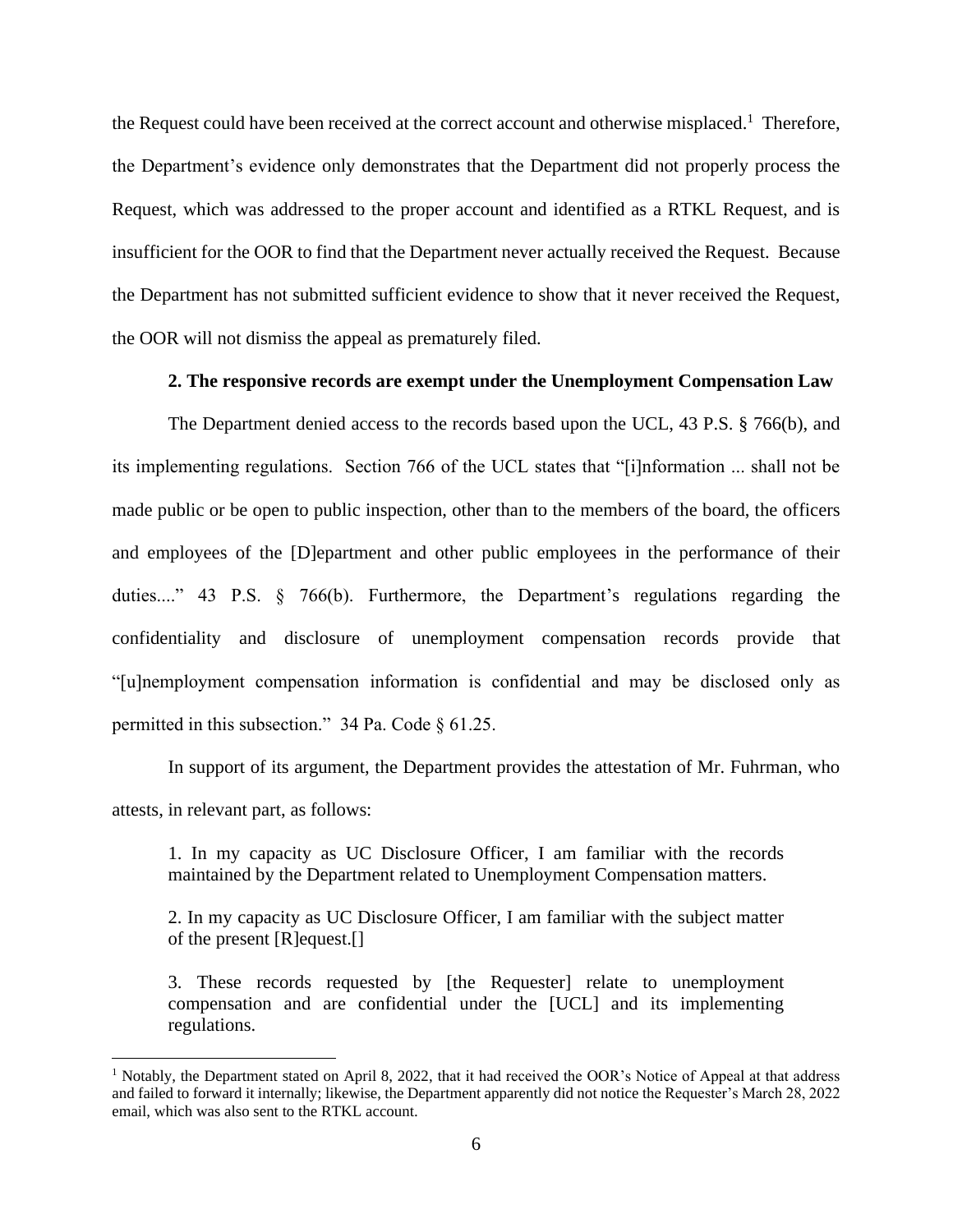4. Section 766 of the UCL provides that unemployment information is confidential and "shall not be made public or be open to public inspection" 43 P.S. § 766(b). The Department's regulations regarding the confidentiality and disclosure of unemployment compensation records also provide that unemployment compensation information is confidential. See, 34 Pa. Code § 61.25 and 20 CRF § 603.4(c).

5. In addition, Section 708(b)(28) of the RTKL exempts from disclosure the names and other information pertaining to UC claimants. It also makes confidential any information related to "an individual's application to receive social services . . ." The RTKL defines "social services" to include UC benefits. 65 P.S. § 67.102.

6. Therefore, as discussed above, any records responsive to [the R]equest in the possession, custody or control of the Department would be confidential and not subject to disclosure under the RTKL.

As noted above, a statement made under the penalty of perjury is competent evidence to sustain an agency's burden of proof under the RTKL. *See Sherry*, 20 A.3d at 520-21; *Moore*, 992 A.2d at 909.

Here, it is plain from the text of the Request that the Requester is seeking only communications which directly address an individual's unemployment compensation.<sup>2</sup> See Pa. *Game Comm'n v. Fennell*, 149 A.3d 101 (Pa. Commw. Ct. 2016) (holding that the OOR must consider uncontradicted statements in the appeal filing when construing exemptions); *see also Office of the Governor v. Davis*, 122 A.3d 1185, 1192 (Pa. Commw. Ct. 2015) (*en banc*) (holding that an affidavit may be unnecessary when an exemption is clear from the face of the record). Unemployment compensation records are confidential under 43 P.S. § 766(b) and its implementing regulations. *See, e.g., Owusu Ansah v. Pa. Dep't of Labor and Indus.*, OOR Dkt. AP 2021-1120, 2021 PA O.O.R.D. LEXIS 1158; *Booker and Leslie's Personal Care Services, LLC v. Pa. Dep't of Labor and Indus.*, OOR Dkt. AP 2021-0436, 2021 PA O.O.R.D. LEXIS 532. While Section

<sup>&</sup>lt;sup>2</sup> Additionally, the Requester's position statement and reply do not argue that the records are not unemployment compensation records, but instead, focus on the fact that the statute allows the Department to disclose such records to the actual applicant for unemployment benefits. This argument is addressed below.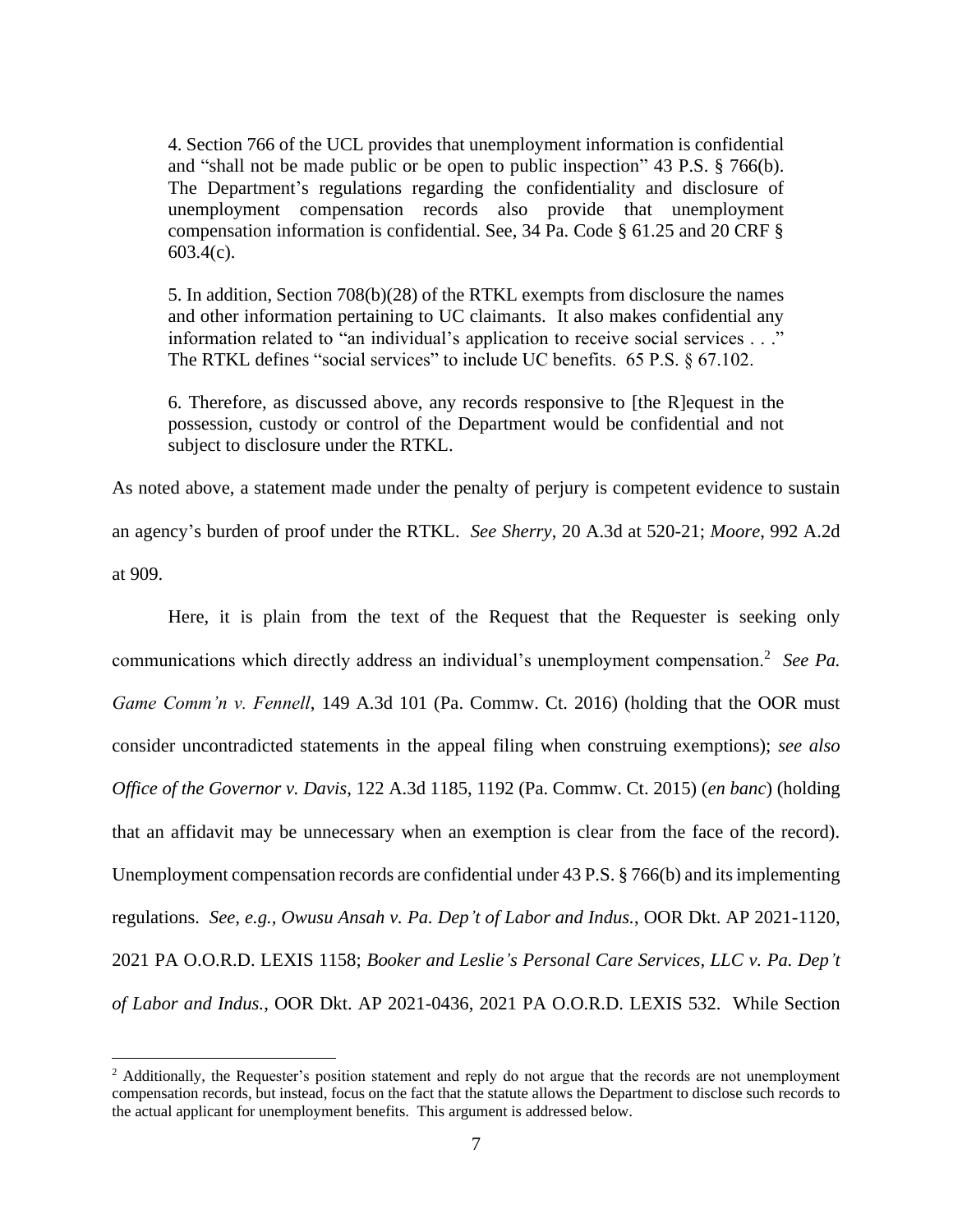$61.25(5)$ (ii) permits disclosure to a claimant under paragraph  $(3)$ (ii), specifically, that information may be disclosed "to the extent necessary for the proper determination of the claimant's application for benefits and claims for compensation[,]" 34 Pa. Code § 61.25(3)(ii), such a disclosure is within the discretion of the Department. Therefore, based upon the evidence provided, the Department has demonstrated that the requested records are confidential under Section 766(b) of the UCL and its implementing regulations, and the Department has not exercised its discretion to release the information to the Requester at this time. *See Moncada v. Pa. Dep't of Labor and Indus.*, OOR Dkt. AP 2016-0739, 2016 PA O.O.R.D. LEXIS 892 (finding that unemployment compensation records were confidential under Section 766 of the UCL even where the requester claimed he was the victim of identity theft).

Notably, the identity of a requester is not relevant to the determination of the public status of a record, and the RTKL must be construed without regard to the identity of the requester. *Advancement Project v. Pa. Dep't of Transp.*, 60 A.3d 891 (Pa. Commw. Ct. 2013); *see also DiMartino v. Pa. State Police*, No. 340 C.D. 2011, 2011 Pa. Commw. Unpub. LEXIS 787 at \*18- 19 (Pa. Commw. Ct. 2011). Therefore, because the Department has demonstrated that the responsive records are not accessible to all members of the public, the OOR is unable to order their release as public records. Notwithstanding the above, nothing in this Final Determination prohibits the Requester from obtaining the information in accordance with the applicable provisions of the UCL and its implementing regulations.

#### **CONCLUSION**

For the foregoing reasons, the Requester's appeal is **denied**, and the Department is not required to take any further action. This Final Determination is binding on all parties. Within thirty days of the mailing date of this Final Determination, any party may appeal to the